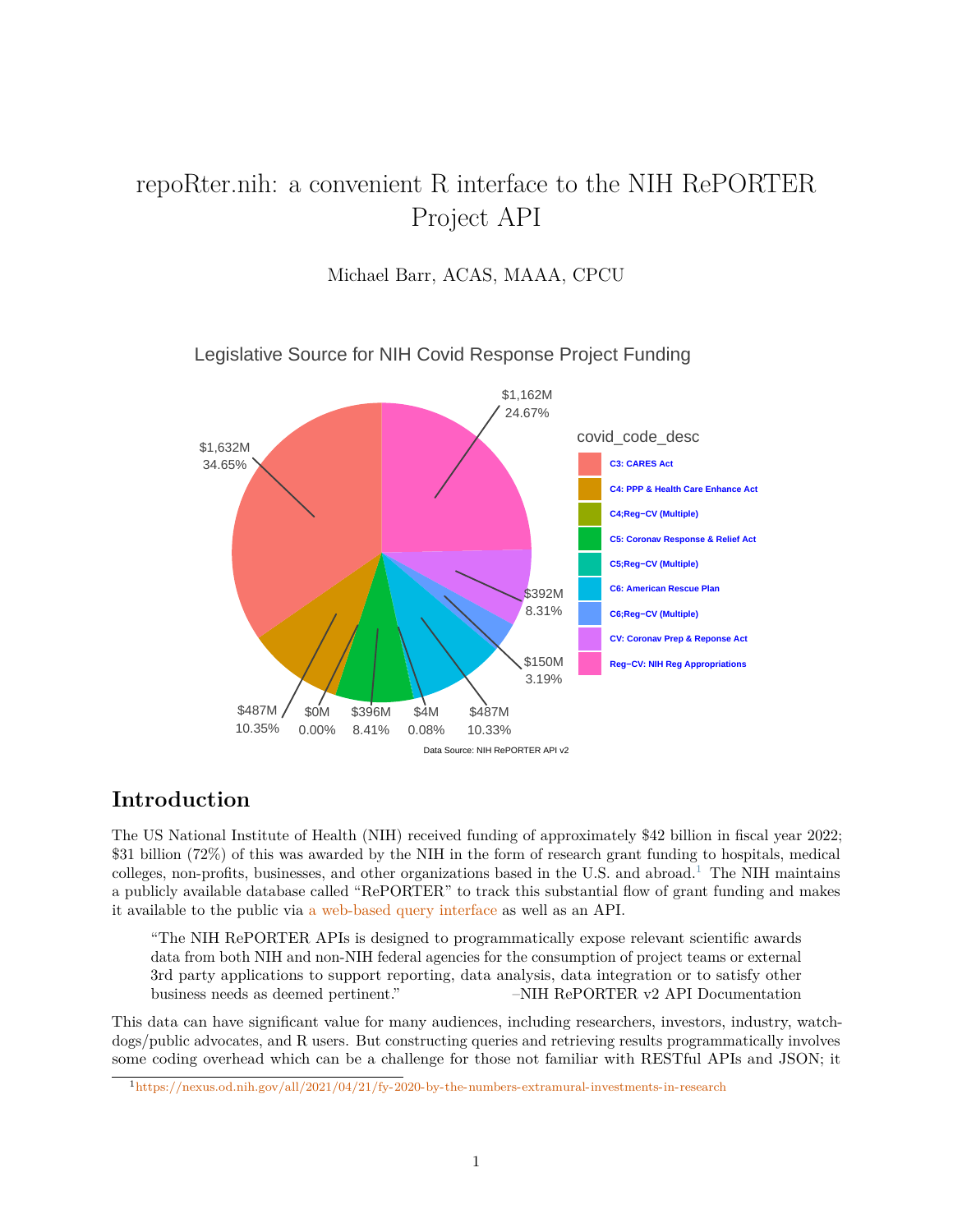takes some effort even for those who are. The report is not package aims to simplify this task for the typical analyst scripting in R.

### **Getting Started**

### **Installation**

This package (latest stable release) can be installed from CRAN the usual way:

```
install.packages("repoRter.nih")
```
The current dev version can be installed from github, on the dev branch:

```
devtools::install_github('bikeactuary/repoRter.nih@dev')
```
I welcome R developers more capable than myself to collaborate on improving the source code, documentation, and unit testing in this package.

### **Basic Workflow**

**library**(repoRter.nih)

The make req() method is used to generate a valid JSON request object. The req can subsequently be passed to the RePORTER Project API and results retrieved via the get\_nih\_data() method.

Generating the request:

```
# all projects funded by the Paycheck Protection Act, Coronavirus Response and
# Relief Act, and American Rescue Plan, in fiscal year 2021
req <- make_req(criteria =
               list(fiscal_years = 2021,
                    covid_response = c("C4", "C5", "C6")))
#> This is your JSON payload:
#> {
#> "criteria": {
#> "fiscal_years": [
#> 2021
#> ],
#> "covid_response": [
#> "C4",
#> "C5",
             #> "C6"
#> ],
#> "use_relevance": false,
#> "include_active_projects": false,
#> "exclude_subprojects": false,
#> "multi_pi_only": false,
#> "newly_added_projects_only": false,
#> "sub_project_only": false
#> },
#> "offset": 0,
#> "limit": 500
#> }
#>
#> If you receive a non-200 API response, compare this formatting (boxes, braces, quotes, etc.) to
   the 'Complete Payload' schema provided here:
#> https://api.reporter.nih.gov/?urls.primaryName=V2.0#/Search/post_v2_projects_search
```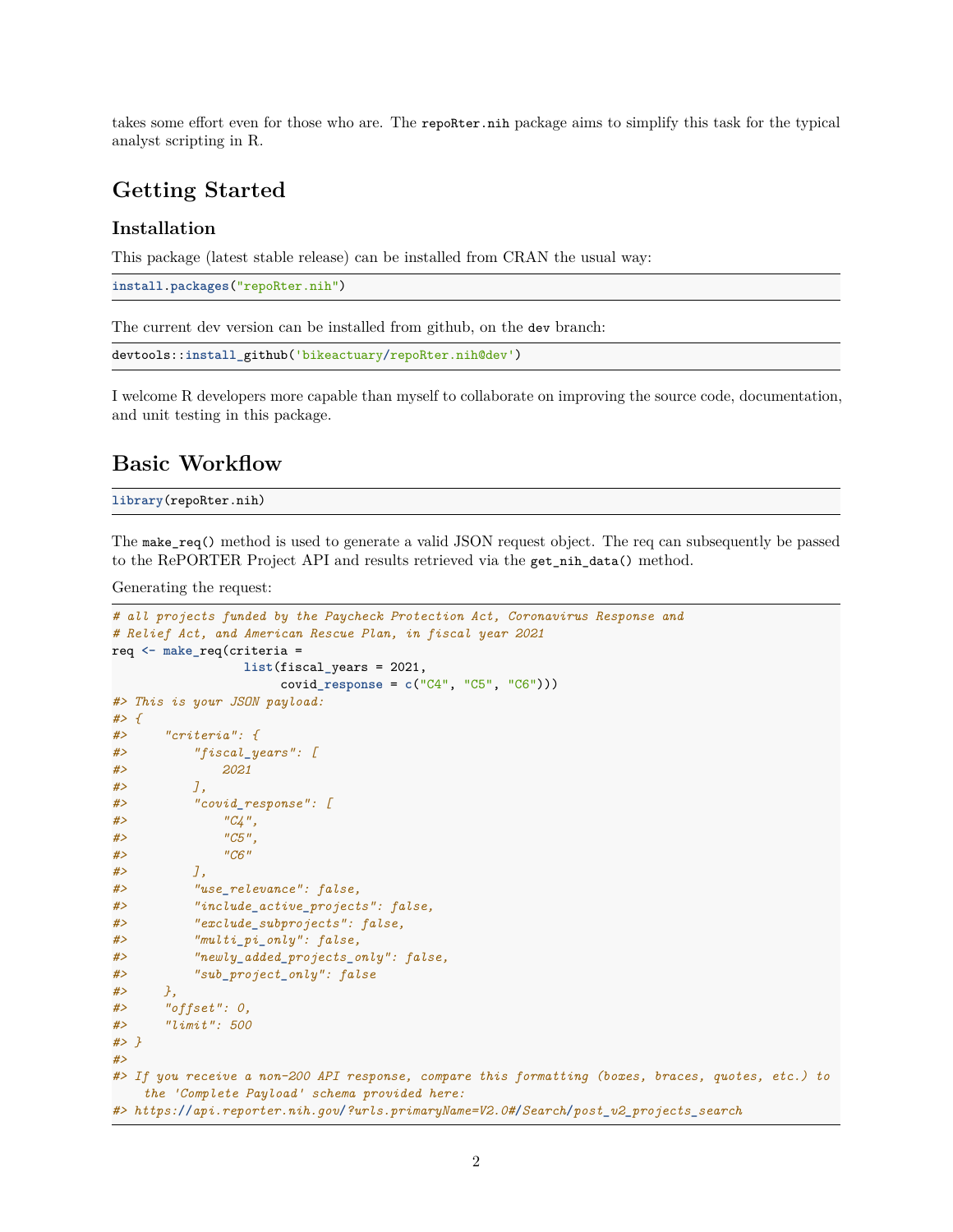Sending the request and retrieving results:

```
res <- get_nih_data(req)
#> Retrieving first page of results (up to 500 records)
class(res)
#> [1] "tbl_df" "tbl" "data.frame"
```
A tibble is returned containing 43 columns. This data is not flat - several columns are nested data.frames and lists (of variable length vectors and data.frames of varying height).

```
res %>% glimpse(width = getOption("cli.width"))
#> Rows: 251
#> Columns: 44
#> $ appl_id <int> 10255113, 10425707, 10403857, 10258548, 10439178, 10446500, ~
#> $ subproject_id <lgl> NA, NA, NA, NA, NA, NA, NA, NA, NA, NA, NA, NA, NA, NA, NA, ~
#> $ fiscal_year <int> 2021, 2021, 2021, 2021, 2021, 2021, 2021, 2021, 2021, 2021, ~
#> $ project_num <chr> "3P20GM104417-07S1", "3P20GM104417-08S1", "3R01ES028615-07S1~
#> $ project_serial_num <chr> "GM104417", "GM104417", "ES028615", "ES028615", "DC019579", ~
#> $ organization <df[,17]> <data.frame[31 x 17]>
#> $ award_type <chr> "3", "3", "3", "3", "7", "3", "1", "3", "3", "1", "1", "~
#> $ activity_code <chr> "P20", "P20", "R01", "R01", "U01", "R01", "R01", "U01", "U19~
#> $ award_amount <int> 1115953, 681188, 300000, 1609765, 877287, 348242, 667277, 26~
#> $ is_active <lgl> TRUE, TRUE, TRUE, TRUE, TRUE, FALSE, TRUE, TRUE, TRUE, FALSE~
#> $ project_num_split <df[,7]> <data.frame[31 x 7]>
#> $ principal_investigators <list> [<data.frame[1 x 7]>], [<data.frame[1 x 7]>], [<data.frame[2~
#> $ contact_pi_name <chr> "ADAMS, ALEXANDRA K.", "ADAMS, ALEXANDRA K.", "AL-HENDY, ~
#> $ program_officers <list> [<data.frame[1 x 4]>], [<data.frame[1 x 4]>], [<data.frame[~
#> $ agency_ic_admin <df[,3]> <data.frame[31 x 3]>
#> $ agency_ic_fundings <list> [<data.frame[1 x 5]>], [<data.frame[1 x 5]>], [<data.frame[1~
#> $ cong_dist <chr> "MT-00", "MT-00", "IL-01", "IL-01", "MA-08", "MA-08", "MO-0~
#> $ spending_categories <lgl> NA, NA, NA, NA, NA, NA, NA, NA, NA, NA, NA, NA, NA, NA, N~
#> $ project_start_date <chr> "2020-11-17T12:11:00Z", "2021-09-01T12:09:00Z", "2020-11-11~
#> $ project_end_date <chr> "2022-08-31T12:08:00Z", "2022-10-31T12:10:00Z", "2022-07-31T~
#> $ organization_type <df[,3]> <data.frame[31 x 3]>
#> $ full_foa <chr> "PA-20-135", "PAR-18-264", "PA-20-272", "PA-20-135", "RFA-OD~
#> $ full_study_section <df[,6]> <data.frame[31 x 6]>
#> $ award_notice_date <chr> "2020-11-17T12:11:00Z", "2021-09-21T12:09:00Z", "2021-08-31T~
#> $ is_new <lgl> FALSE, FALSE, FALSE, FALSE, FALSE, FALSE, FALSE, FALSE, FALS~
#> $ mechanism_code_dc <chr> "RC", "RC", "RP", "RP", "RP", "RP", "RP", "RP", "RP", "RP~
#> $ core_project_num <chr> "P20GM104417", "P20GM104417", "R01ES028615", "R01ES028615", ~
#> $ terms <chr> "<Adult><21+ years old><Adult Human><adulthood><Affect><A~
#> $ pref_terms <chr> "2019-nCoV;Adult;Affect;Agricultural Workers;American Indian~
#> $ abstract_text <chr> "Project Summary\nThe COVID-19 pandemic has disproportionate~
#> $ project_title <chr> "Center for American Indian and Rural Health Equity", "Cente~
#> $ phr_text <chr> "Project Narrative\nWorking with our Latino community partne~
#> $ spending_categories_desc <lgl> NA, NA, NA, NA, NA, NA, NA, NA, NA, NA, NA, NA, NA, NA, NA, ~
#> $ agency_code <chr> "NIH", "NIH", "NIH", "NIH", "NIH", "NIH", "NIH", "NIH", "NIH~
#> $ covid_response <list> "C4", "C6", "C6", "C4", "C4", "C6", "C6", "C6", "C6", "C4", ~
#> $ arra_funded <chr> "N", "N", "N", "N", "N", "N", "N", "N", "N", "N", "N", "N", ~
#> $ budget_start <chr> "2020-11-17T12:11:00Z", "2021-09-01T12:09:00Z", "2021-09-01T~
#> $ budget_end <chr> "2022-08-31T12:08:00Z", "2022-10-31T12:10:00Z", "2022-07-31T~
#> $ cfda_code <chr> "310", "859", "113", "310", "310", "855", "855", "855", "855~
#> $ funding_mechanism <chr> "Research Centers", "Research Centers", "Non-SBIR/STTR", "N~
#> $ direct_cost_amt <int> 1006607, 616778, 297064, 1560464, 569403, 207287, 473684, 15~
#> $ indirect_cost_amt <int> 109346, 64410, 2936, 49301, 307884, 140955, 193593, 116250, ~
#> $ project_detail_url <chr> "https://reporter.nih.gov/project-details/10255113", "https:~
#> $ date_added <chr> "2020-11-21T07:11:17Z", "2021-09-25T04:09:53Z", "2021-09-04T~
```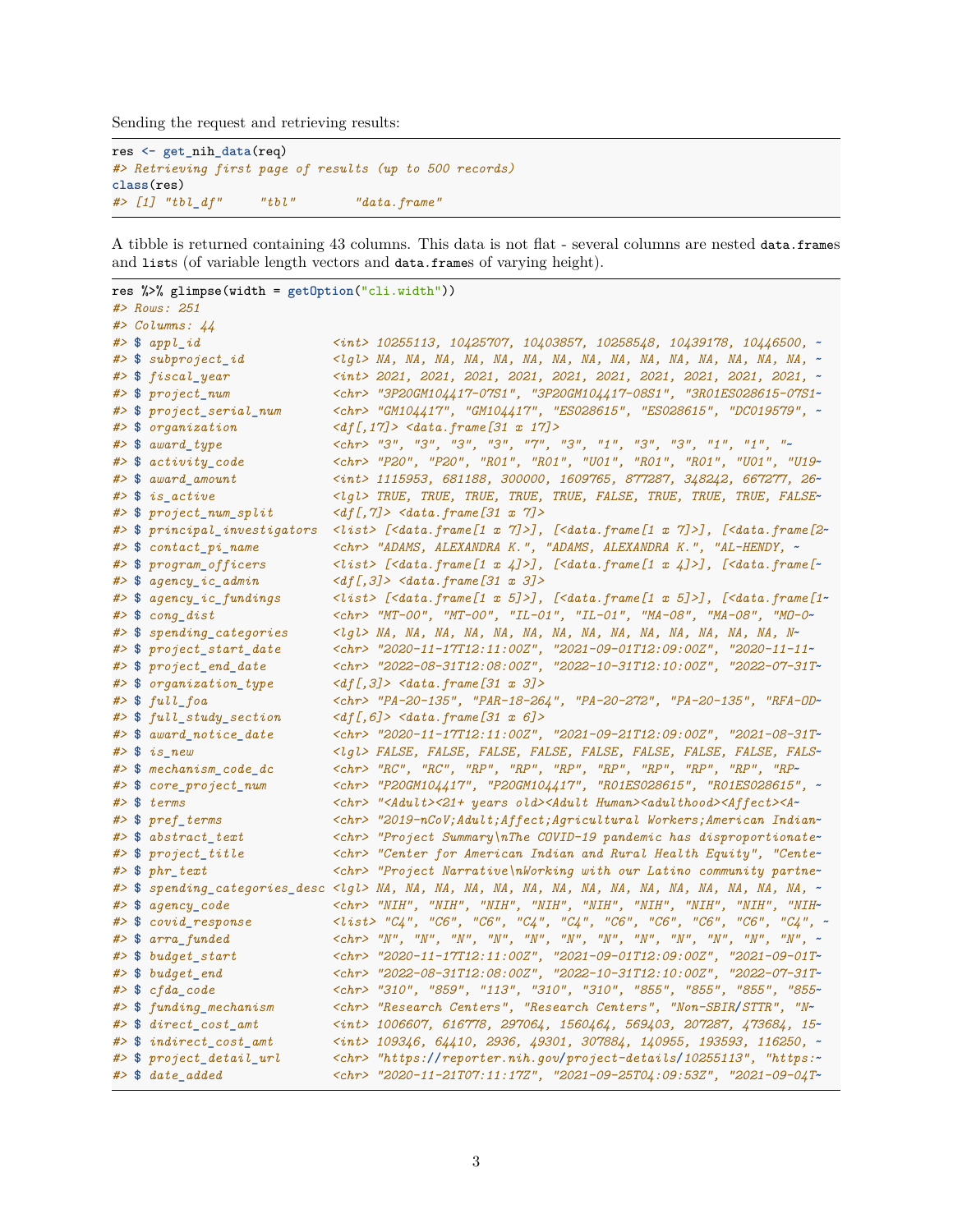### **Criteria-Field Translation**

A dataset (nih\_fields) is provided with this package to assist in translating between field names used in the payload criteria, column names in the return data, and field names used in the include\_fields, exclude\_fields, and sort\_field arguments.

|    | data("nih_fields")<br>nih fields %>% print<br>$#$ # A tibble: $43x5$    |                                               |                        |                       |                              |
|----|-------------------------------------------------------------------------|-----------------------------------------------|------------------------|-----------------------|------------------------------|
| #> | payload name                                                            | response name                                 | include name           | return class mod ind  |                              |
| #> | $\langle chr \rangle$                                                   | $\langle chr\rangle$                          | $\langle chrr \rangle$ | $\langle chr \rangle$ | $\langle \text{int} \rangle$ |
| #> | $1$ appl_ids                                                            | $appl_id$                                     | ApplId                 | integer               |                              |
| #> | $2 \langle N_{A} \rangle$                                               | $subproofect_id$                              | SubprojectId           | character             | 0                            |
| #  | 3 fiscal years                                                          | fiscal_year                                   | FiscalYear             | integer               |                              |
| #> | 4 project_nums                                                          | $project_num$                                 | ProjectNum             | character             |                              |
| #  | 5 serial num                                                            | project_serial_num_ProjectSerialNum_character |                        |                       |                              |
| #  | $6 \leq NAP$                                                            | organization                                  | Organization           | data.frame            | $\overline{O}$               |
|    | #> 7 award types                                                        | award type                                    | AwardType              | character             |                              |
| #> | 8 activity_codes                                                        | $activity\_code$                              | ActivityCode           | character             |                              |
| #> | 9 award amount range                                                    | award amount                                  | AwardAmount            | integer               |                              |
|    | #> 10 include_active_projects is_active<br>$#$ $#$ $$ with 33 more rows |                                               | IsActive               | logical               |                              |

Some fields can not be used as filtering criteria - these will show NA in the payload\_name column.

### **Generating Requests**

Most of the detail (and function documentation) is around the many parameters available in RePORTER to filter/search project records. Let's get into some of the capabilities.

### **Default Request**

If no arguments are supplied, the default behavior of make\_req() is to generate a request for all projects funded in fiscal years = lubridate::year(Sys.Date()). Limiting requests to a single year is often necessary (depending on additional filtering criteria used) due to a RePORTER restriction that a maximum of 10K records may be returned from any result set. There are currently  $\sim 2.6M$  projects in the database going back to fiscal year 1985, and each fiscal year tends to have 70-100K projects, so the 10K limit can be restrictive to the user wanting a broad search.

```
req <- make_req()
#> This is your JSON payload:
#> {
#> "criteria": {
#> "fiscal_years": [
#> 2022
#> ],
#> "use_relevance": false,
#> "include_active_projects": false,
#> "exclude_subprojects": false,
#> "multi_pi_only": false,
#> "newly_added_projects_only": false,
#> "sub_project_only": false
#> },
#> "offset": 0,
#> "limit": 500
#> }
#>
```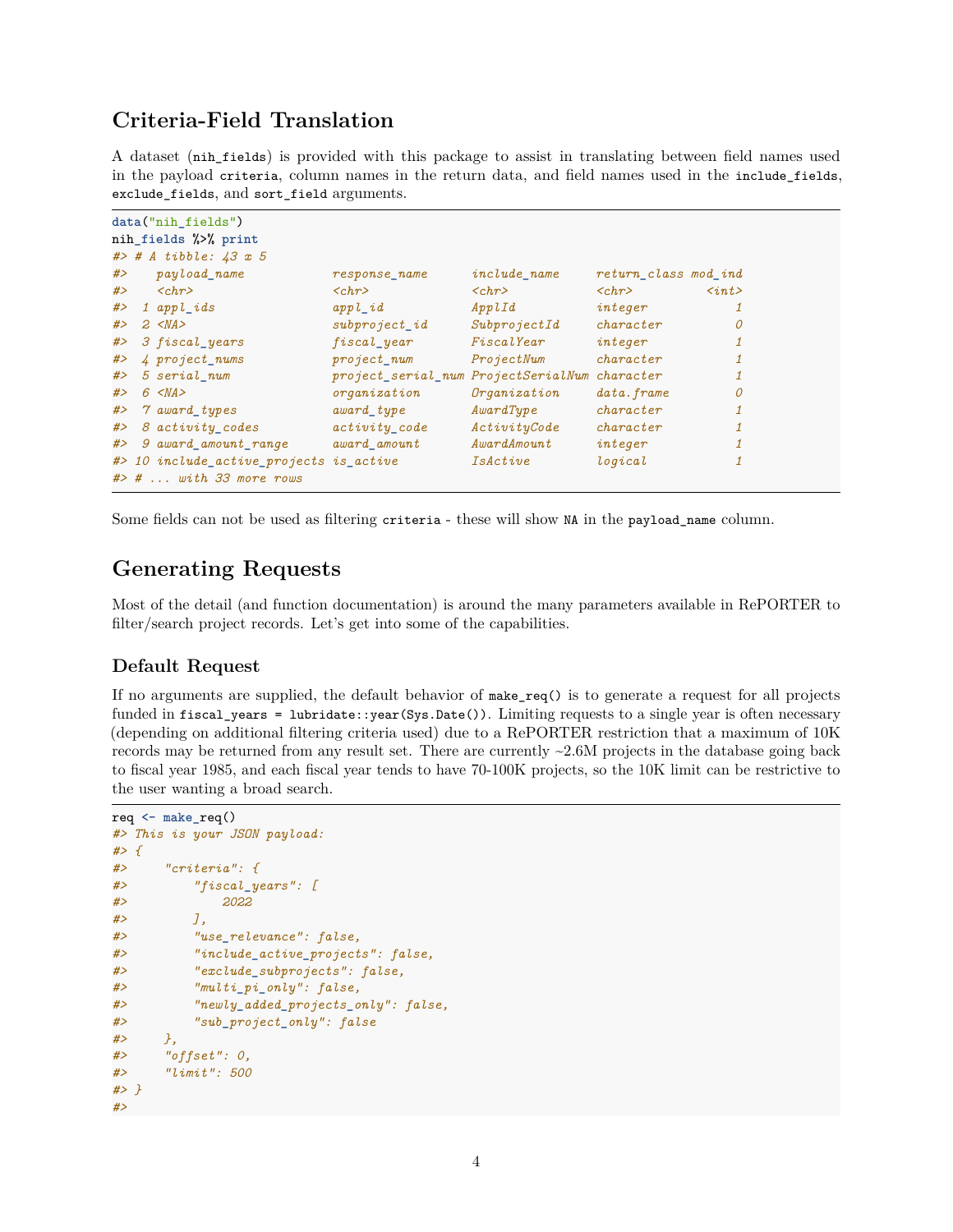```
#> If you receive a non-200 API response, compare this formatting (boxes, braces, quotes, etc.) to
    the 'Complete Payload' schema provided here:
#> https://api.reporter.nih.gov/?urls.primaryName=V2.0#/Search/post_v2_projects_search
```
The method prints a helpful message to the console in addition to returning the JSON. Set message = FALSE if you wish to suppress this message.

### **Limiting Data Retrieved**

You can limit both the width and height of the result set retrieved from the API.

#### **Fields**

We probably will not need to fetch every field every time. The include\_fields argument is provided to specify a limited set of fields to be returned. Alternatively, fields may be excluded using exclude\_fields.

#### **Records (projects)**

This package provides the ability to retrieve only a limited number of result pages via the max\_pages argument. This can be useful for developing/testing your queries (and for reducing time to render package documentation). Each page has a record count equal to limit - so setting max\_pages = 5 with the default limit = 500 (the maximum permitted by RePORTER) in make\_req() will result in up to 2,500 total records returned.

#### **Ex. 1 - Limiting results and selecting fields**

```
data("nih_fields")
fields <- nih_fields %>%
 filter(response_name %in%
          c("appl_id", "subproject_id", "project_title", "fiscal_year",
            "award_amount", "is_active", "project_start_date")) %>%
 pull(include_name)
req <- make_req(include_fields = fields,
               limit = 500,
               message = FALSE) # default
res <- get_nih_data(query = req,
                   max_pages = 1)
#> Retrieving first page of results (up to 500 records)
#> max_pages set to 1 by user. Result set contains 60 pages. Only partial results will be
    retrieved.
res %>% glimpse(width = getOption("cli.width"))
#> Rows: 500
#> Columns: 7
#> $ appl_id <int> 10464471, 10335890, 10376340, 10292904, 10388161, 10400390, 103941~
#> $ subproject_id <chr> NA, "5790", NA, NA, NA, NA, NA, NA, NA, NA, NA, "7956", "8283", NA
#> $ fiscal_year <int> 2022, 2022, 2022, 2022, 2022, 2022, 2022, 2022, 2022, 2022, 2022, ~
#> $ award_amount <int> 67581, 244676, 387758, NA, 958638, 38717, NA, 384321, 47003, 70583~
#> $ is_active <lgl> TRUE, TRUE, TRUE, TRUE, TRUE, TRUE, TRUE, TRUE, TRUE, TRUE, TRUE, ~
#> $ project_start_date <chr> "2022-05-01T12:05:00Z", "2020-02-28T12:02:00Z", "2019-04-01T12:04:~
#> $ project_title <chr> "Elucidating novel molecular mechanisms of irisin-mediated effects~
```
### **Some Vanilla Criteria**

Many criteria are passed as vectors within the criteria list argument. We will cover some of the most useful examples: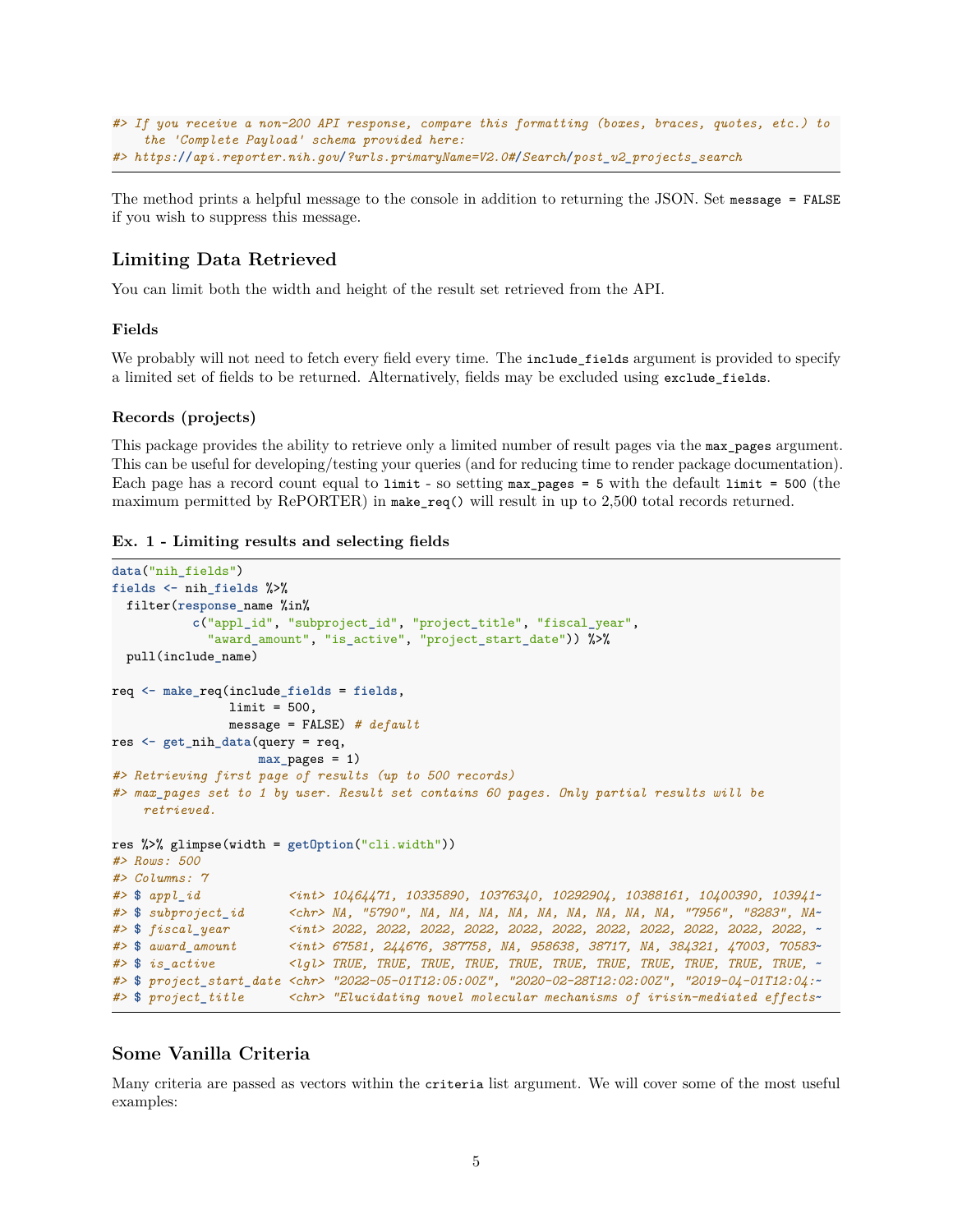#### **Ex. 2 - Organization search**

We can refine our query results by providing filtering criteria to make req(), and by extension to the API. Suppose we want all currently active projects, funded in fiscal years 2017 through 2021, with a specific organization in mind (though we don't know exactly how its name will appear in RePORTER):

```
req <- make_req(criteria =
                  list(
                    fiscal_years = 2010:2011,
                    include_active_projects = TRUE,
                    org_names = c("Yale", "New Haven")
                  ),
                include_fields = c("Organization", "FiscalYear", "AwardAmount"),
                message = FALSE)
```
Here we are asking for any orgs containing the strings "yale" or "new haven" (ignoring case) - there are implied wildcards on either end of the strings we provide. This is the same as org\_name LIKE '%yale%' OR org\_name LIKE '%new haven%' in a SQL WHERE clause.

```
res <- get_nih_data(req, max_pages = 1)
#> Retrieving first page of results (up to 500 records)
#> max_pages set to 1 by user. Result set contains 8 pages. Only partial results will be retrieved.
res %>% glimpse(width = getOption("cli.width"))
#> Rows: 500
#> Columns: 3
#> $ fiscal_year <int> 2022, 2022, 2022, 2022, 2022, 2022, 2022, 2022, 2022, 2022, 2022, 2022, 2022, ~
#> $ organization <df[,17]> <data.frame[31 x 17]>
#> $ award_amount <int> 592057, 165660, 477718, 460626, 30891, 770500, 413843, 46753, 548969~
```
Notice the column organization is a nested data frame - it has 17 columns and always a single record. Setting flatten\_result = TRUE in the call to get\_nih\_data() will flatten all such return fields, prefixing the original field name and returning with clean names (see janitor::clean\_names()).

```
res <- get_nih_data(req,
                  max_pages = 1,
                  flatten_result = TRUE)
#> Retrieving first page of results (up to 500 records)
#> max_pages set to 1 by user. Result set contains 8 pages. Only partial results will be retrieved.
res %>% glimpse(width = getOption("cli.width"))
#> Rows: 500
#> Columns: 19
#> $ fiscal_year <int> 2022, 2022, 2022, 2022, 2022, 2022, 2022, 2022, 2022, ~
#> $ award_amount <int> 592057, 165660, 477718, 460626, 30891, 770500, 413843,~
#> $ organization_org_name <chr> "YALE UNIVERSITY", "YALE UNIVERSITY", "YALE UNIVERSITY~
#> $ organization_city <lgl> NA, NA, NA, NA, NA, NA, NA, NA, NA, NA, NA, NA, NA, NA~
#> $ organization_country <lgl> NA, NA, NA, NA, NA, NA, NA, NA, NA, NA, NA, NA, NA, NA~
#> $ organization_org_city <chr> "NEW HAVEN", "NEW HAVEN", "NEW HAVEN", "NEW HAVEN", "N~
#> $ organization_org_country <chr> "UNITED STATES", "UNITED STATES", "UNITED STATES", "UN~
#> $ organization_org_state <chr> "CT", "CT", "CT", "CT", "CT", "CT", "CT", "CT", "CT", ~
#> $ organization_org_state_name <lgl> NA, NA, NA, NA, NA, NA, NA, NA, NA, NA, NA, NA, NA, NA~
#> $ organization_dept_type <chr> "RADIATION-DIAGNOSTIC/ONCOLOGY", "INTERNAL MEDICINE/ME~
#> $ organization_fips_country_code <lgl> NA, NA, NA, NA, NA, NA, NA, NA, NA, NA, NA, NA, NA, NA~
#> $ organization_org_duns <chr> "043207562", "043207562", "043207562", "043207562", "0~
#> $ organization_org_ueis <chr> "FL6GV84CKN57", "FL6GV84CKN57", "FL6GV84CKN57", "FL6GV~
#> $ organization_primary_duns <chr> "043207562", "043207562", "043207562", "043207562", "0~
#> $ organization_primary_uei <chr> "FL6GV84CKN57", "FL6GV84CKN57", "FL6GV84CKN57", "FL6GV~
#> $ organization_org_fips <chr> "US", "US", "US", "US", "US", "US", "US", "US", "US", ~
#> $ organization_org_ipf_code <chr> "9420201", "9420201", "9420201", "9420201", "9420201",~
```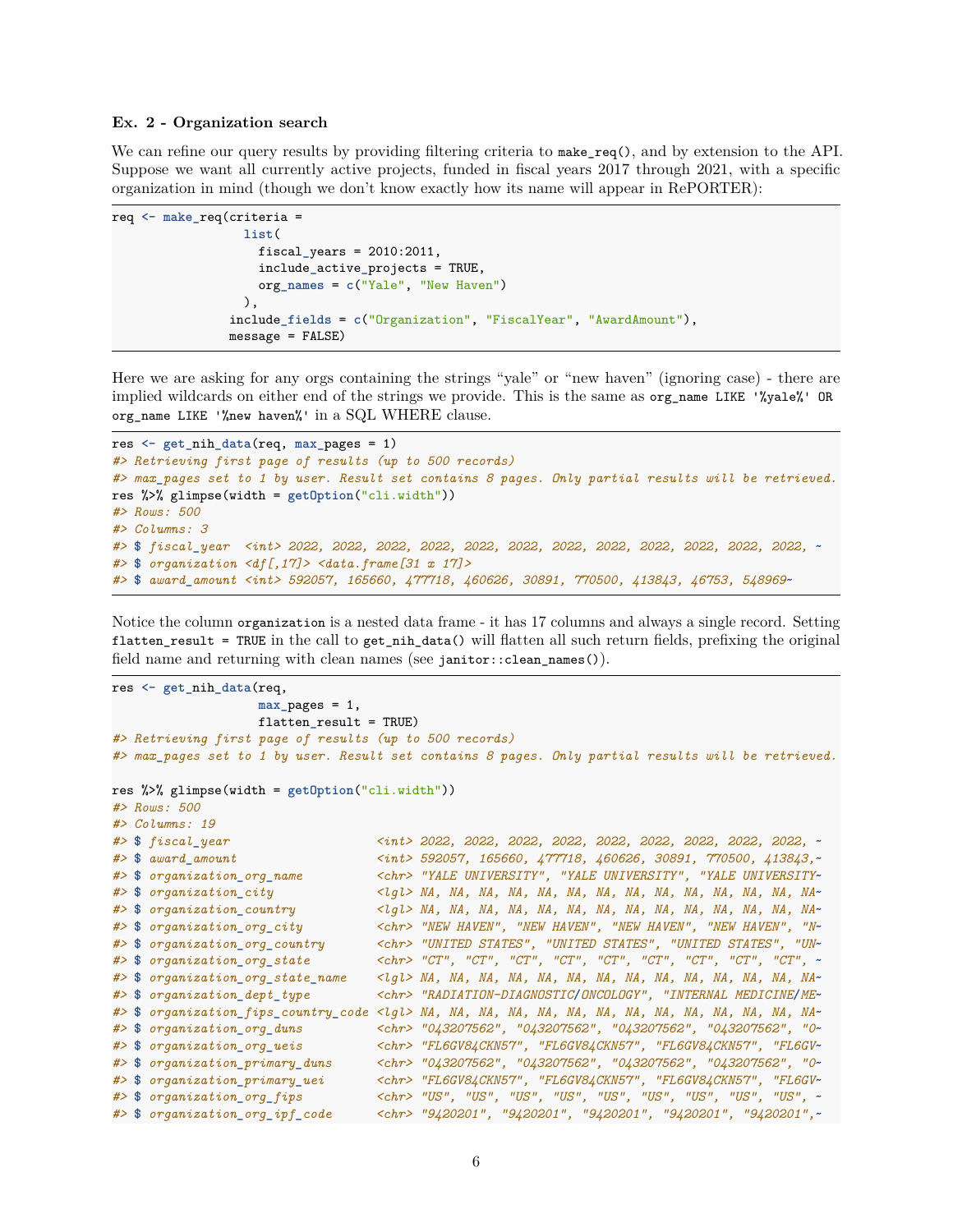```
#> $ organization_org_zipcode <chr> "065208327", "065208327", "065208327", "065208327", "0~
#> $ organization_external_org_id <int> 9420201, 9420201, 9420201, 9420201, 9420201, 9420201, ~
```
Most users will prefer the flattened format above. It looks like Yale is busy, but it is not the only org matching our search.

```
res %>%
 group_by(organization_org_name) %>%
 summarise(project count = n())
#> # A tibble: 2 x 2
#> organization_org_name project_count
#> <chr> <int>
#> 1 UNIVERSITY OF NEW HAVEN 1
#> 2 YALE UNIVERSITY 499
```
The org\_names\_exact\_match criteria can be used as an alternative when we know the exact org name as it appears in RePORTER, if we want only that org's projects returned.

#### **Ex. 3 - Geographic search**

We can also filter projects by the geographic location (country/state/city) of the applicant organization.

```
## A valid request but probably not what we want
req <- make_req(criteria =
                  list(
                    fiscal_years = 2010:2011,
                    include_active_projects = TRUE,
                    org_cities = "New Haven",
                    org_states = "WY"
                  ),
                include_fields = c("Organization", "FiscalYear", "AwardAmount"),
                message = FALSE ## suppress printed message
\mathcal{L}res <- get_nih_data(req,
                    max_pages = 5,
                    flatten_result = TRUE)
#> Retrieving first page of results (up to 500 records)
#> Done - 0 records returned. Try a different search criteria.
```
Multiple criteria are usually connected by logical "AND" - there are no orgs based in the city of New Haven in Wyoming state (because it doesn't exist.)

```
req <- make_req(criteria =
                  list(
                    fiscal_years = 2015,
                    include_active_projects = TRUE,
                    org_states = "WY"
                  ),
                include_fields = c("ApplId", "Organization", "FiscalYear", "AwardAmount"),
                sort_field = "AwardAmount",
                sort_order = "desc",
                message = FALSE)
res <- get_nih_data(req,
                    flatten_result = TRUE)
#> Retrieving first page of results (up to 500 records)
```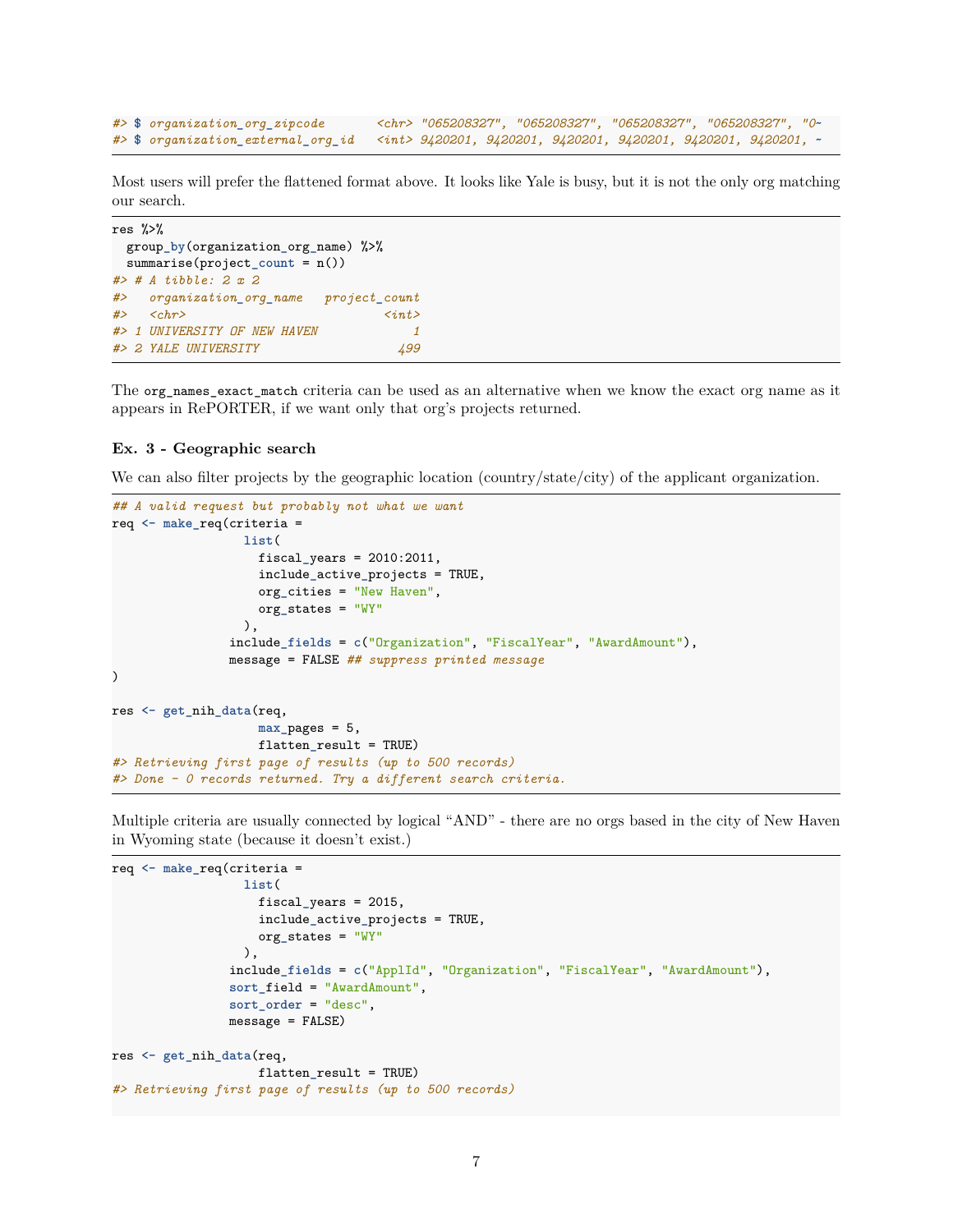| res $\frac{1}{2}$ glimpse(width = getOption("cli.width")) |                                      |  |                                                                                                                                                                                                                                     |  |  |  |
|-----------------------------------------------------------|--------------------------------------|--|-------------------------------------------------------------------------------------------------------------------------------------------------------------------------------------------------------------------------------------|--|--|--|
| $#$ > $Rows: 97$                                          |                                      |  |                                                                                                                                                                                                                                     |  |  |  |
|                                                           | #> Columns: 20                       |  |                                                                                                                                                                                                                                     |  |  |  |
|                                                           | $#$ \$ appl_id                       |  | $\langle 0.016275, 0.004461, 0.0004483, 0.00032, 0.0004479, 0.00046275, 0.00046275, 0.00046275, 0.00046275, 0.00046275, 0.00046275, 0.00046275, 0.00046275, 0.00046275, 0.00046275, 0.00046275, 0.00046275, 0.00046275, 0.00046275$ |  |  |  |
|                                                           | #> \$ fiscal_year                    |  | $\langle 2015, 2015, 2015, 2022, 2021, 2021, 2022, 2015, 2015, 2021, \cdots \rangle$                                                                                                                                                |  |  |  |
|                                                           | $#$ \$ award amount                  |  | $\langle \sin t \rangle$ 4957554, 3521553, 3418046, 2638712, 2004078, 1668383, $\sim$                                                                                                                                               |  |  |  |
|                                                           |                                      |  | <chr> "WYOMING STATE DEPARTMENT OF HEALTH", "UNIVERSITY OF W~</chr>                                                                                                                                                                 |  |  |  |
|                                                           | $#$ \$ organization_city             |  |                                                                                                                                                                                                                                     |  |  |  |
|                                                           | $#$ \$ organization_country          |  |                                                                                                                                                                                                                                     |  |  |  |
|                                                           | $#$ \$ organization org city         |  | <chr> "CHEYENNE", "LARAMIE", "LARAMIE", "LARAMIE", "LARAMIE"~</chr>                                                                                                                                                                 |  |  |  |
|                                                           | #> \$ organization_org_country       |  | <chr> "UNITED STATES", "UNITED STATES", "UNITED STATES", "UN~</chr>                                                                                                                                                                 |  |  |  |
|                                                           | #> \$ organization_org_state         |  | <chr> "WY", "WY", "WY", "WY", "WY", "WY", "WY", "WY", "WY", "WY", ~</chr>                                                                                                                                                           |  |  |  |
|                                                           | #> \$ organization_org_state_name    |  |                                                                                                                                                                                                                                     |  |  |  |
|                                                           | $#$ \$ organization_dept_type        |  | <chr> NA, "PHARMACOLOGY", "PHARMACOLOGY", "VETERINARY SCIENC~</chr>                                                                                                                                                                 |  |  |  |
|                                                           | #> \$ organization_fips_country_code |  |                                                                                                                                                                                                                                     |  |  |  |
|                                                           |                                      |  | $\langle chr \rangle$ "809915796", "069690956", "069690956", "069690956", "0~                                                                                                                                                       |  |  |  |
|                                                           | #> \$ organization_org_ueis          |  | <chr> "JP1QRJYYJG73", "FDR5YF2K32X5", "FDR5YF2K32X5", "FDR5Y~</chr>                                                                                                                                                                 |  |  |  |
|                                                           | #> \$ organization_primary_duns      |  | <chr> "809915796", "069690956", "069690956", "069690956", "0~</chr>                                                                                                                                                                 |  |  |  |
|                                                           | #> \$ organization_primary_uei       |  | <chr> "JP1QRJYYJG73", "FDR5YF2K32X5", "FDR5YF2K32X5", "FDR5Y~</chr>                                                                                                                                                                 |  |  |  |
|                                                           | #> \$ organization_org_fips          |  | <chr> "US", "US", "US", "US", "US", "US", "US", "US", "US", ~</chr>                                                                                                                                                                 |  |  |  |
|                                                           | #> \$ organization_org_ipf_code      |  | $\langle chr \rangle$ "9408801", "9412601", "9412601", "9412601", "9412601",~                                                                                                                                                       |  |  |  |
|                                                           | #> \$ organization_org_zipcode       |  | <chr> "820020001", "820712000", "820712000", "820712000", "8~</chr>                                                                                                                                                                 |  |  |  |
|                                                           | #> \$ organization_external_org_id   |  | $\langle 0.9408801, 9412601, 9412601, 9412601, 9412601, 9412601, \rangle$                                                                                                                                                           |  |  |  |

Why are there projects from more recent years than 2015? Because the include\_active\_projects flag adds in active projects that match all criteria aside from fiscal\_years (this appears to be the intended behavior by RePORTER).

#### **Ex. 3 - Coronavirus/Covid-19 research**

We already provided one example of this search criteria above. Let's mix it up and request all Covid response projects.

```
## all projects funded by the Paycheck Protection Act, Coronavirus Response and Relief Act,
## and American Rescue Plan, over all years
req <- make_req(criteria =
               list(covid_response = c("All")),
              include_fields = nih_fields %>%
               filter(payload_name %in% c("award_amount_range", "covid_response"))
              %>% pull(include_name))
#> This is your JSON payload:
#> {
#> "criteria": {
#> "covid_response": [
#> "All"
#> ],
#> "use_relevance": false,
#> "include_active_projects": false,
#> "exclude_subprojects": false,
         #> "multi_pi_only": false,
#> "newly_added_projects_only": false,
#> "sub_project_only": false
#> },
#> "include_fields": [
#> "AwardAmount",
#> "CovidResponse"
#> ],
#> "offset": 0,
#> "limit": 500
```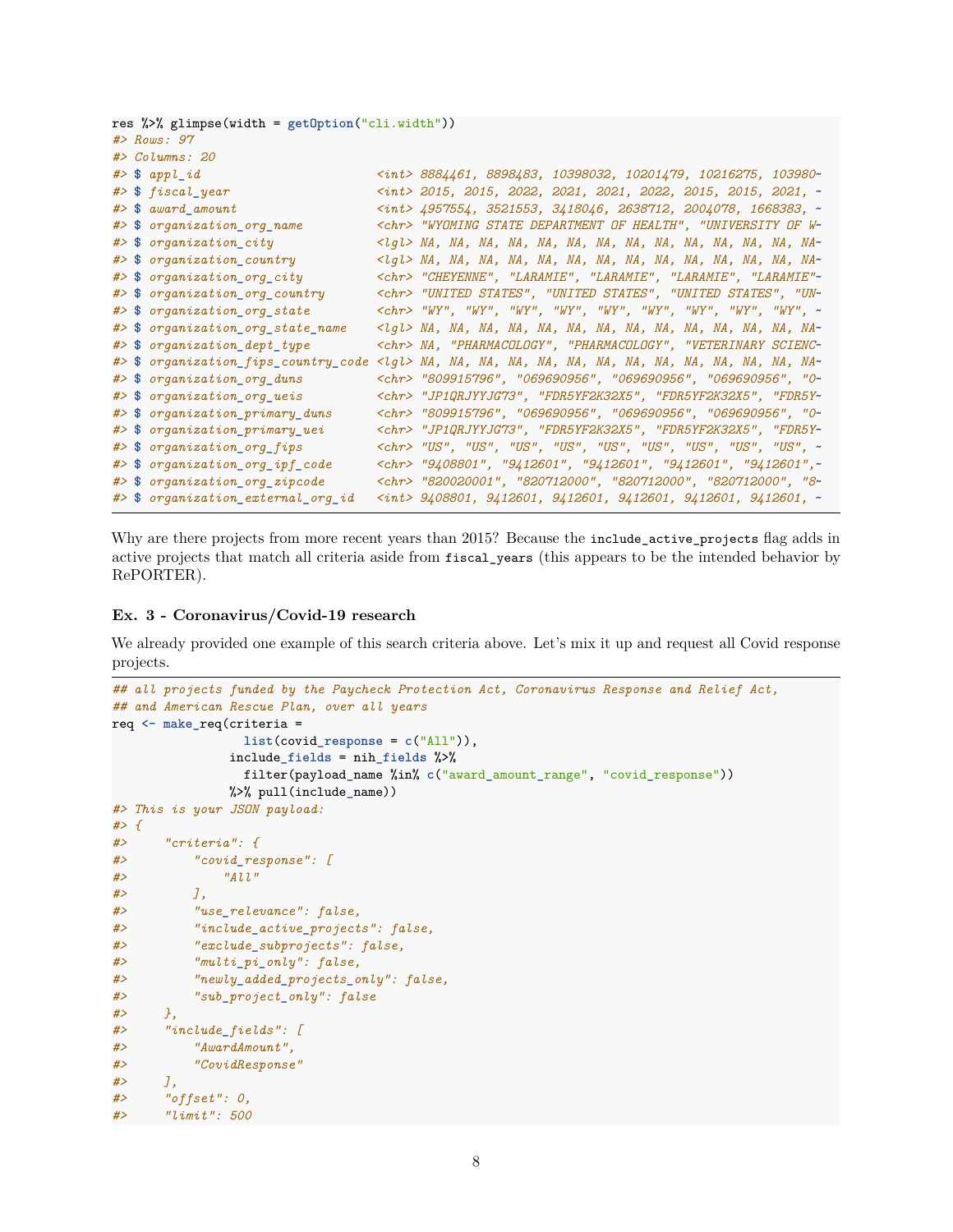```
#> }
#>
#> If you receive a non-200 API response, compare this formatting (boxes, braces, quotes, etc.) to
    the 'Complete Payload' schema provided here:
#> https://api.reporter.nih.gov/?urls.primaryName=V2.0#/Search/post_v2_projects_search
res <- get_nih_data(req)
#> Retrieving first page of results (up to 500 records)
#> Retrieving results 501 to 1000 of 2698
#> Retrieving results 1001 to 1500 of 2698
#> Retrieving results 1501 to 2000 of 2698
#> Retrieving results 2001 to 2500 of 2698
#> Retrieving results 2501 to 2698 of 2698
```
Let's inspect the result:

```
res$covid_response %>% class()
#> [1] "list"
res$covid_response[[1]]
#> [1] "Reg-CV"
```
covid\_response is a nested list (with character vectors of variable length) within the return tibble. We can use flatten\_result = TRUE here - elements of each vector will be collapsed to a single string delimited by ";", massaging the list to a single character vector.

```
## all projects funded by the Paycheck Protection Act, Coronavirus Response and Relief Act,
## and American Rescue Plan, in fiscal year 2021
req <- make_req(criteria =
                  list(covid_response = c("All")),
                message = FALSE)
res <- get_nih_data(req,
                    flatten_result = TRUE)
```
**unique**(res**\$**covid**\_response**)

|  | #> [1] "Reg-CV" "CV"              | "C3" | "C4" | "C6" | "C6;Reg-CV" "C5" |  |
|--|-----------------------------------|------|------|------|------------------|--|
|  | $#$ [8] "C5; Reg-CV" "C4; Reg-CV" |      |      |      |                  |  |

Some projects are being funded from multiple sources. Summarizing all Covid-related project awards:

```
library(ggplot2)
```

```
res %>%
  left_join(covid_response_codes, by = "covid_response") %>%
 mutate(covid_code_desc = case_when(!is.na(fund_src) ~ paste0(covid_response, ": ", fund_src),
                                     TRUE ~ paste0(covid_response, " (Multiple)"))) %>%
 group_by(covid_code_desc) %>%
  summarise(total_awards = sum(award_amount) / 1e6) %>%
 ungroup() %>%
 arrange(desc(covid_code_desc)) %>%
 mutate(prop = total_awards / sum(total_awards),
         csum = cumsum(prop),
         ypos = csum - prop/2 ) %>%
  ggplot(aes(x = "", y = prop, fill = covid_code\_desc)) +geom_bar(stat="identity") +
 geom_text_repel(aes(label =
                        paste0(dollar(total_awards,
```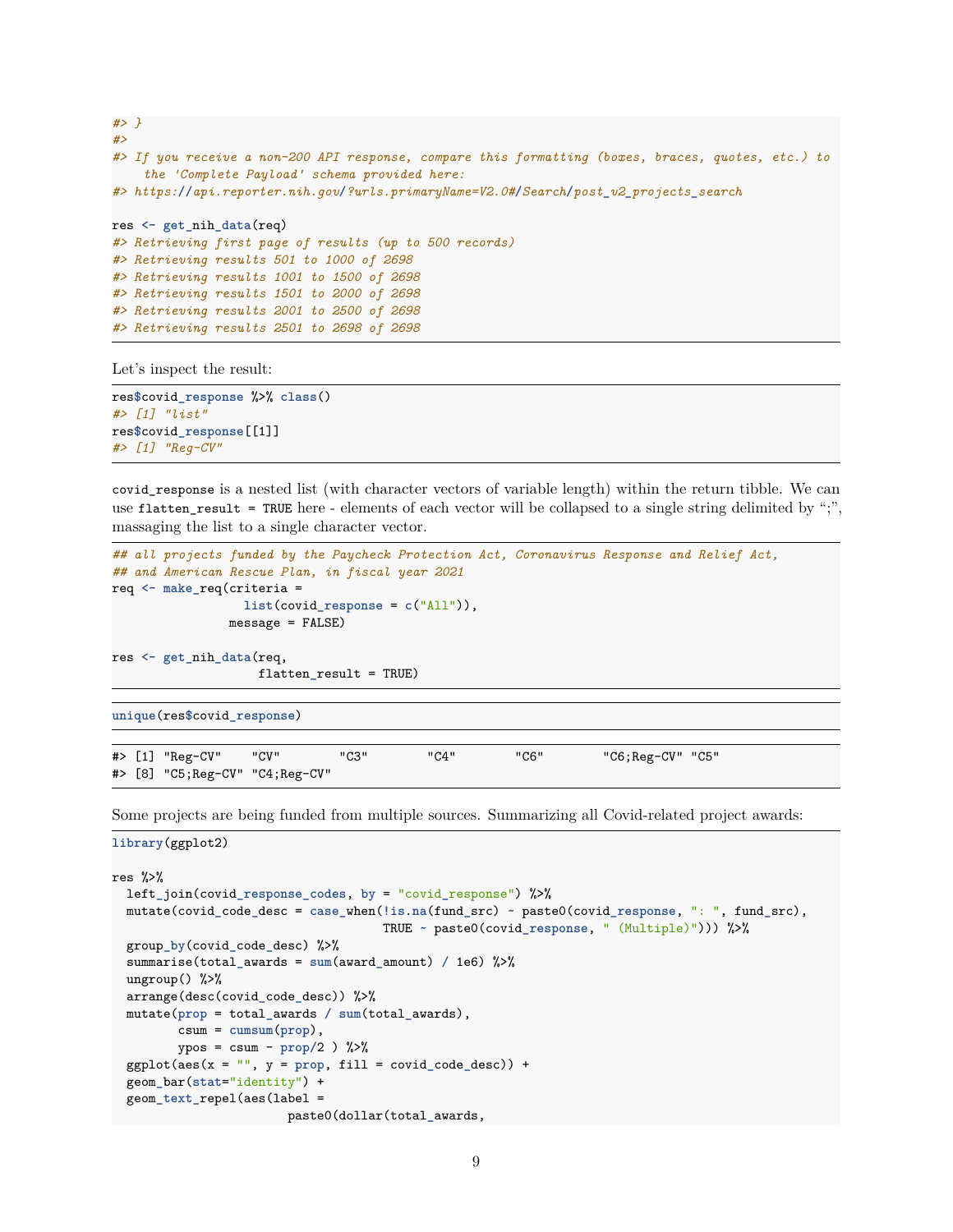```
accuracy = 1,
                                    sufficient = "M").
                             "\n", percent(prop, accuracy = .01)),
                    y = ypos),
                show.legend = FALSE,
                nudge_x = .8,
                size = 3, color = "grey25") +coord_polar(theta ="y") +
theme_void() +
theme(legend.position = "right",
      legend.title = element_text(colour = "grey25"),
      legend.text = element_text(colour="blue", size=6,
                                 face="bold"),
      plot.title = element_text(color = "grey25"),
      plot.caption = element text(size = 6)) +labs(caption = "Data Source: NIH RePORTER API v2") +
ggtitle("Legislative Source for NIH Covid Response Project Funding")
```


Legislative Source for NIH Covid Response Project Funding

A second dataset is provided to translate the covid\_response codes; it includes both the long-form and a shorter version of the source name.

```
data("covid_response_codes")
covid_response_codes %>% print
#> # A tibble: 6 x 3
#> covid_response funding_source fund_src
#> <chr> <chr> <chr>
#> 1 Reg-CV NIH regular appropriations funding NIH Reg~
#> 2 CV Coronavirus Preparedness and Response Supplemental Appropriations Ac~ Coronav~
```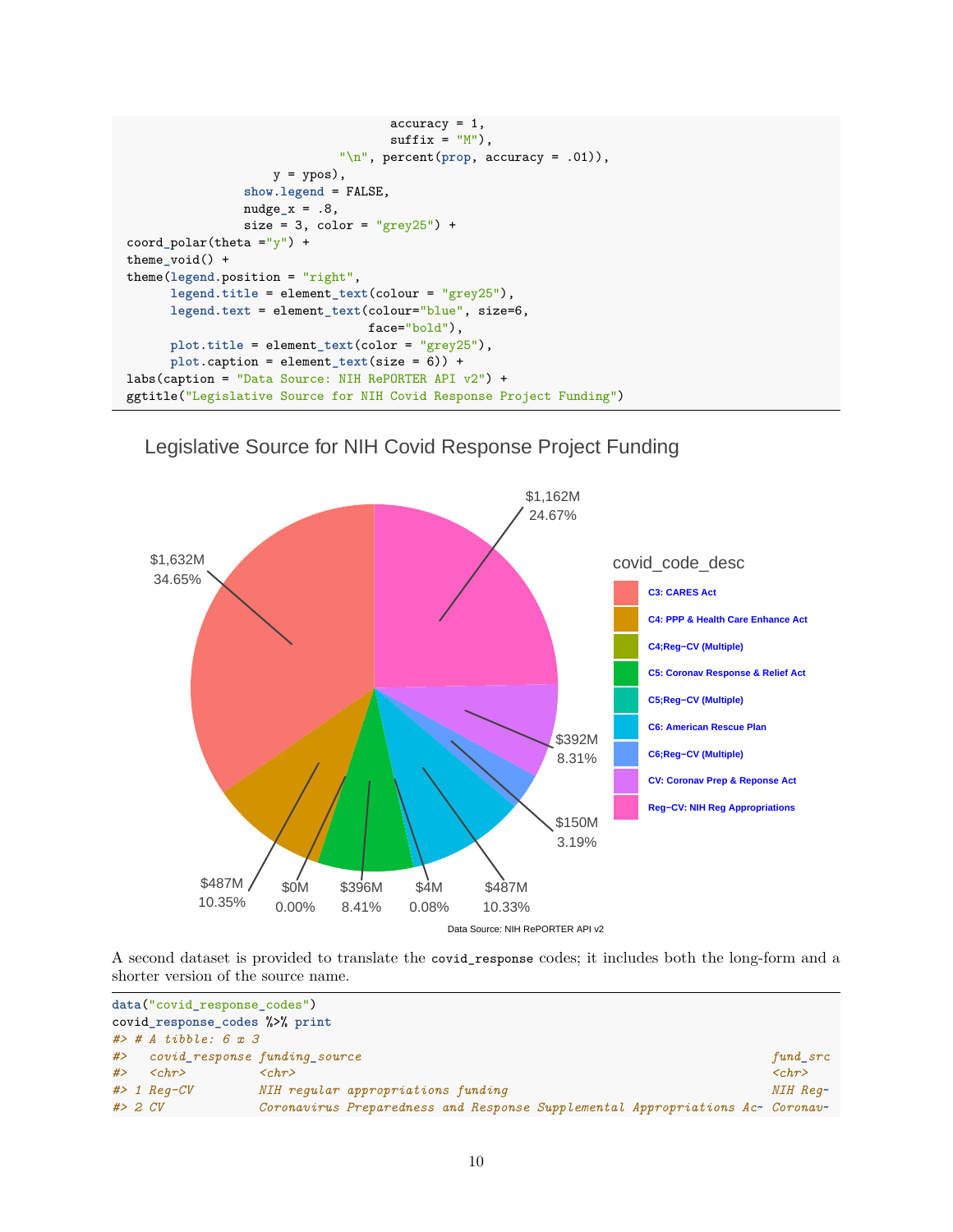|  | # > 3 C3               | CARES Act (Coronavirus Aid, Relief, and Economic Security Act), 2020 CARES $A*$ |                 |
|--|------------------------|---------------------------------------------------------------------------------|-----------------|
|  | #> $\angle$ C $\angle$ | Paycheck Protection Program and Health Care Enhancement Act, 2020               | $PPP \& H~\sim$ |
|  | $# > 5 \; C5$          | Coronavirus Response and Relief Supplemental Appropriations Act, 2021 Coronav-  |                 |
|  | $#> 6$ C6              | American Rescue Plan Act of 2021                                                | America~        |

### **Some Rocky Road Criteria**

Other criteria provide search and filtering capability on many of the nested data elements. These criteria are passed as lists and must include a value for each of the named elements within.

#### **Ex. 4 - Principal Investigator/Officer name search**

The pi\_names and po\_names criteria allow the user to search for projects based on the first and last names of Principal Investigators and Principal Officers assigned. Each of these criteria must be provided as a list with three named character vector elements: first name, last name, and any name. *Even if you only want to search on one of these name fields, you must provide the remaining elements as an empty string.* We will demonstrate with a search on PI name:

```
## projects funded in 2021 where the principal investigator first name
## is "Michael" or begins with "Jo"
req <- make_req(criteria =
                 list(fiscal_years = 2021,
                       pi_names = list(first_name = c("Michael", "Jo*"),
                                       last_name = c(""), # must specify all pi_names elements
    always
                                       any_name = character(1))),
                include_fields = nih_fields %>%
                 filter(payload_name == "pi_names") %>%
                 pull(include_name),
                message = FALSE)
res <- get_nih_data(req,
                   max_pages = 1,
                   flatten_result = TRUE)
#> Retrieving first page of results (up to 500 records)
#> max_pages set to 1 by user. Result set contains 13 pages. Only partial results will be
    retrieved.
res %>% glimpse(width = getOption("cli.width"))
#> Rows: 500
#> Columns: 2
#> $ principal_investigators <list> [<data.frame[3 x 7]>], [<data.frame[2 x 7]>], [<data.frame[2~
#> $ contact_pi_name <chr> "WU, JOSEPH C.", "DIPERSIO, C. MICHAEL ", "ROUT, MICHAEL P", ~
```
Here we searched for any projects with a PI first-named "Michael" or beginning with "Jo" - the "\*" is a wildcard operator.

Note that the first column in the return is a list of data frames of *variable height* (not a nested data.frame) we leave such returned elements to the user to handle extraction/formatting - flattening is only performed for lists of atomic vectors and nested data frames.

#### **Ex. 5 - Advanced text search**

RePORTER allows users to search the project title, abstract, and tags for specific terms or phrases. You can access this capability with the advanced\_text\_search criteria - a named list with three elements: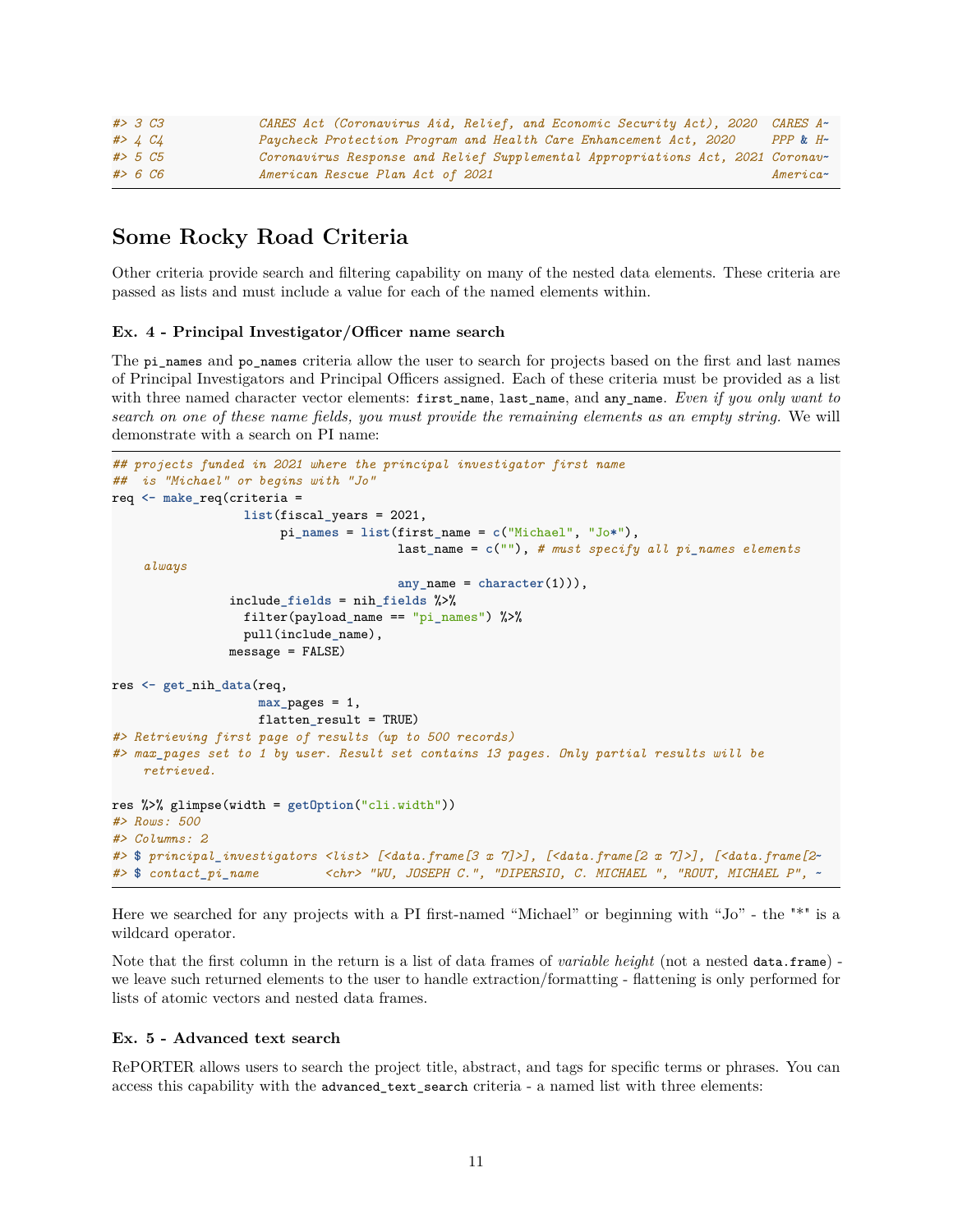- operator may be either "and", "or", or "advanced" and/or will specify the logical operator connecting multiple search terms. "advanced" allows the user to pass a boolean search string directly;
- search\_field can be any or multiple of "terms", "abstract", "projectititle." To search all items, specify "all" or "" (a length 1 vector with an empty string);
- search\_text may be either a length 1 character vector of space-delimited search terms (when using "and" or "or" for the operator argument - the logical operator is inserted between all search terms); or it may be a boolean search string (when specifying "advanced" for the operator argument).

```
## using advanced_text_search with boolean search string
req <- make_req(criteria =
                list(advanced_text_search =
                      list(operator = "advanced",
                           search_field = c("terms", "abstract"),
                           search_text = "(head AND trauma) OR \"brain damage\" AND NOT
   \"psychological\"")),
              include_fields = c("ProjectTitle", "AbstractText", "Terms") )
#> This is your JSON payload:
#> {
#> "criteria": {
#> "advanced_text_search": {
#> "operator": "advanced",
#> "search_field": "terms,abstract",
#> "search_text": "(head AND trauma) OR \"brain damage\" AND NOT \"psychological\""
#> },
#> "use_relevance": false,
#> "include_active_projects": false,
#> "exclude_subprojects": false,
#> "multi_pi_only": false,
#> "newly_added_projects_only": false,
#> "sub_project_only": false
#> },
#> "include_fields": [
#> "ProjectTitle",
#> "AbstractText",
#> "Terms"
#> ],
#> "offset": 0,
#> "limit": 500
#> }
#>
#> If you receive a non-200 API response, compare this formatting (boxes, braces, quotes, etc.) to
    the 'Complete Payload' schema provided here:
#> https://api.reporter.nih.gov/?urls.primaryName=V2.0#/Search/post_v2_projects_search
res <- get_nih_data(req, max_pages = 1)
#> Retrieving first page of results (up to 500 records)
#> max_pages set to 1 by user. Result set contains 38 pages. Only partial results will be
   retrieved.
```
Let's inspect the fields we searched from one of these results:

```
one_rec <- res %>%
  slice(42) %>%
 mutate(abstract_text = gsub("[\r\n]", " ", abstract_text))
one_rec %>% pull(project_title) %>% print
#> [1] "CTBI: Tauopathy in mice and human: Surrogate Plasma Biomarkers for Brain Trauma-Initiated
    Neurodegenerative Disease"
```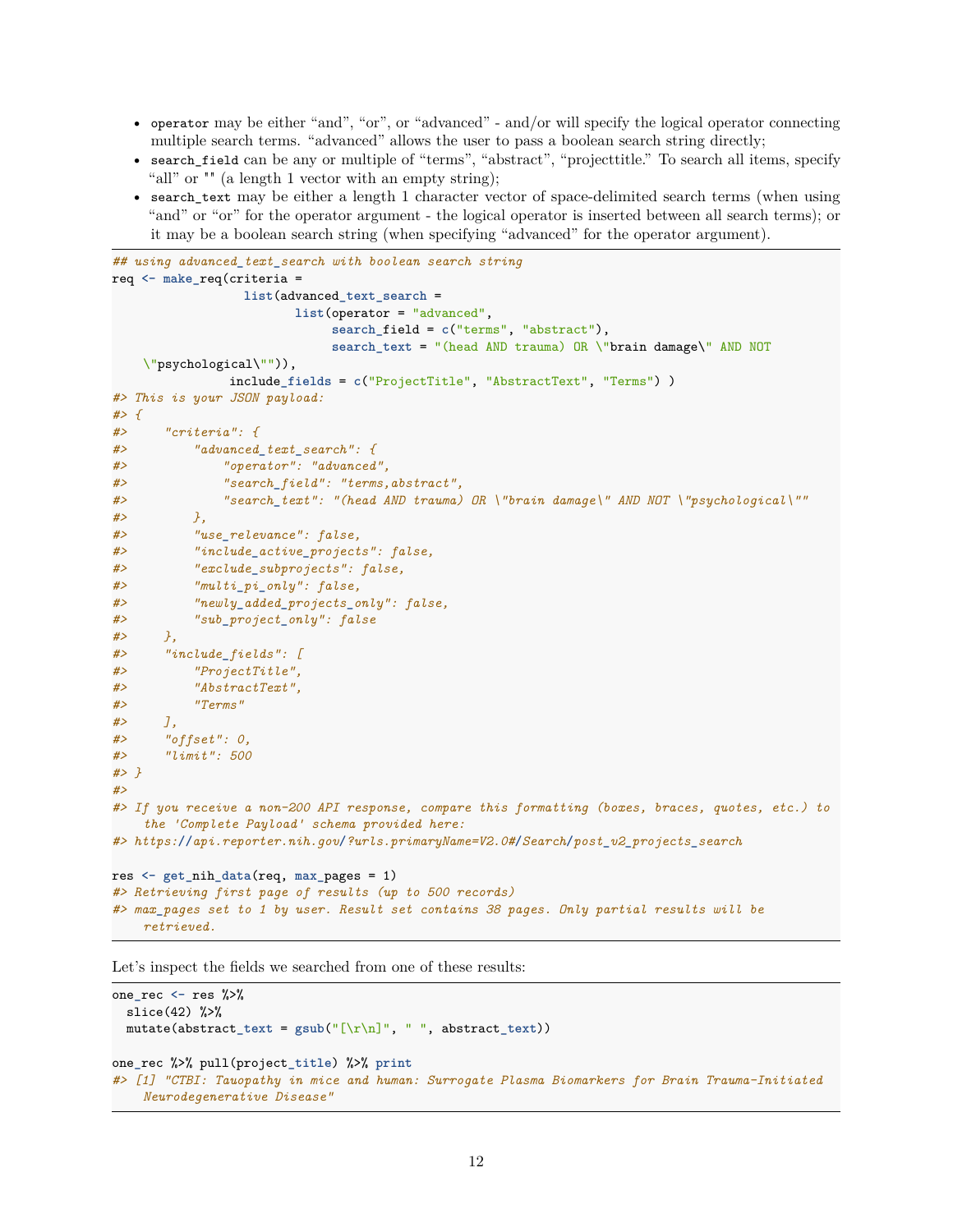```
## substr to avoid LaTeX error exceeding char limit
one_rec %>% pull(abstract_text) %>% substr(1, 85) %>% print
#> [1] "ABSTRACT/PROJECT SUMMARY Linked VA Merit Overall Research Strategy: Traumatic brain i"
```

```
one_rec %>% pull(terms) %>% substr(1, 85) %>% print
#> [1] "<Affect><After Care><After-Treatment><post treatment><Aftercare><ages><Age><AD dement"
```
# **Large Result Sets**

The RePORTER API provides no direct way to obtain complete result sets when searches yield over 10,000 records. get\_nih\_data() provides the return\_meta argument which is defaulted to FALSE. When set to TRUE and combined with a little programming, you can easily obtain full result sets well beyond the 10K limit. One approach may be the following:

- 1. Obtain a sample from your full result set by making the query you desire and calling get\_nih\_data() with max\_pages = 1 (or some small number of pages); also set return\_meta = TRUE in order to determine the total number of records in the full result set
- 2. Calculate quantiles for the sample distribution of a column of your choice (e.g. award\_amount)
- Set the  $\#$  of quantiles such that you can confidently infer that the number of records within each quantile range will contain <10K records *within the full result set*
- 3. Iterate over your quantiles making separate requests, passing the endpoints of each quantile to award\_amount\_range criteria
- Wait until the end to flatten the combined results since some columns may flatten differently on smaller individual result sets, causing problems in combining them after flattening
- 4. Bind your list of results together
- 5. Flatten the complete result set, if desired

Below is an implementation of the above logic:

```
all_res <- list()
for(y in 2017:2021) { ## five years to loop over, each year is ~80K records
  ## We only need the AwardAmount for quantiles
 req_sample <- make_req(criteria = list(fiscal_years = y),
                         include_fields = "AwardAmount")
  ## get a sample of the result set - 1000 records should be enough
  ## return the metadata
 res_sample <- get_nih_data(req_sample, max_pages = 2, return_meta = TRUE)
 paste0("There are ", res_sample$meta$total, " results for fiscal year ", y) %>%
   print()
  ## deciles of award amount - each decile should contain ~7,314.2 records, approximately
  qtiles <- res_sample$records %>% pull(award_amount) %>% quantile(na.rm = TRUE, probs = seq(.1,
    1, .1))
  ## list for qtile results (full year)
  this_res <- list()
  ## for each qtile
 for (i in 1:length(qtiles)) {
    if (i == 1) {
     award_min <- 0
   } else {
     award_min <- ceiling(qtiles[i-1])+.01
```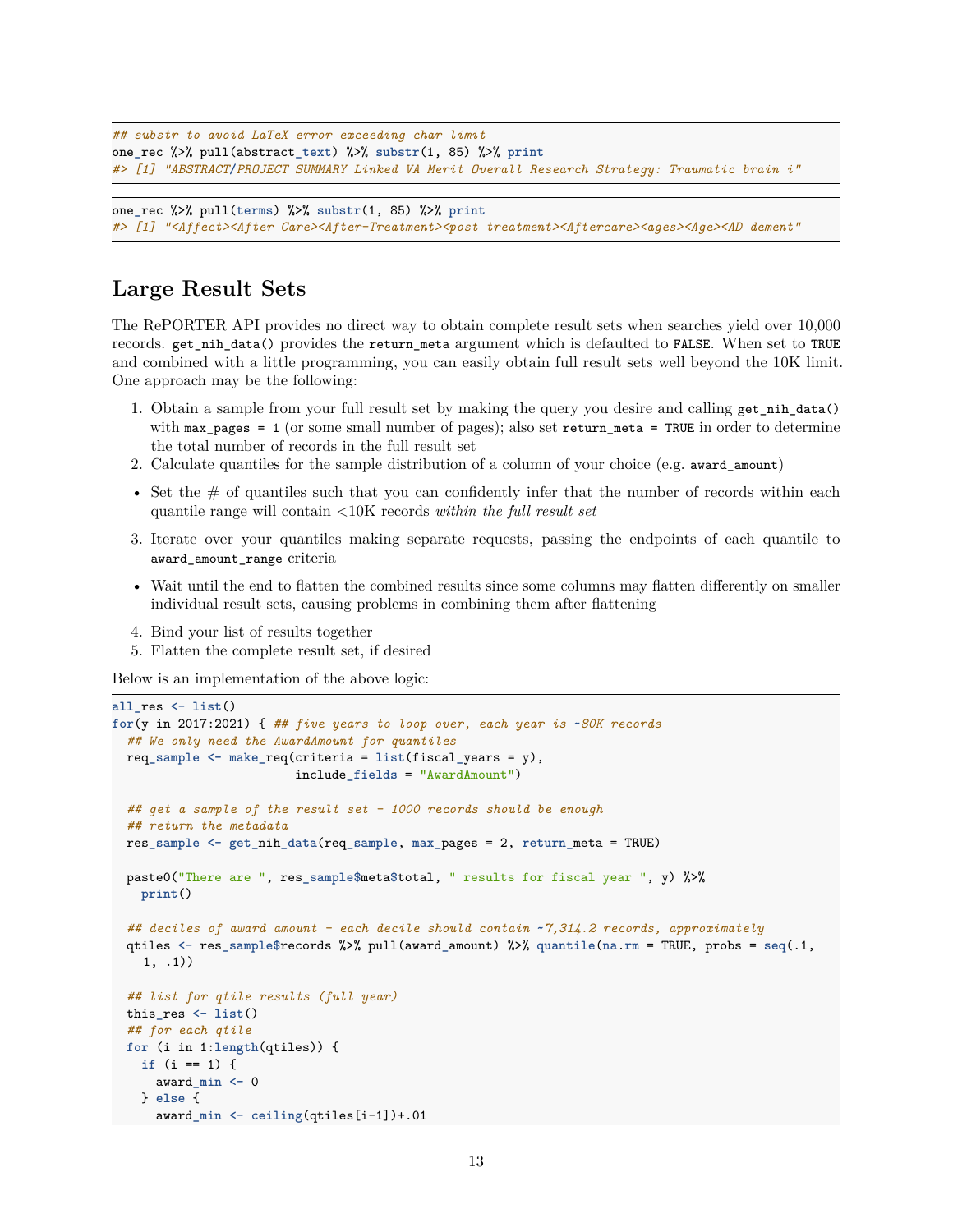```
}
    if (i == length(qtiles)) {
      award_max <- 1e9 ## arbitrarily huge
   } else {
      award_max <- ceiling(qtiles[i])
    }
   req <- make_req(criteria = list(fiscal_years = y,
                                    award_amount_range = list(min_amount = award_min,
                                                               max_amount = award_max)))
    ## result set for quantile
    this_res[[i]] <- get_nih_data(req, flatten_result = FALSE)
 }
 ## list of result sets for each year
 yr_res[[y %>% as.character()]] <- this_res
}
## shape it up
all_res <- unlist(yr_res, recursive = FALSE) %>%
 bind_rows() %>%
 flatten(recursive = FALSE) %>%
 clean_names()
## pull out everything that is flat
flat_columns <- all_res %>%
  select_if(is.atomic)
## everything that isn't
annoying_columns <- all_res %>%
  select_if(!is.atomic)
```
Note that using award\_amount for this purpose will omit records with missing values. If you need these included, you may consider similar logic applied to an alternative field such as award\_notice\_date.

# **Additional Resources**

- The [RePORTER web interface](https://reporter.nih.gov/advanced-search) and [official API documentation](https://api.reporter.nih.gov/documents/Data%20Elements%20for%20RePORTER%20Project%20API%20v2.pdf) are useful for getting familiar with available search parameters
- ... and the homepage with further examples/documentation is [here](https://api.reporter.nih.gov/)
- Information on NIH study sections, IRGs, etc. is [here](https://public.csr.nih.gov/StudySections)
- h/t to Chris whose [code on github](https://github.com/christopherBelter/nih_reporter_api) was all I could find existing in R and served as a starting point for this work

# **Session Information**

The version number of R and packages loaded for generating the vignette were:

```
sessionInfo()
#> R version 4.1.0 (2021-05-18)
#> Platform: x86_64-pc-linux-gnu (64-bit)
#> Running under: Ubuntu 20.04.2 LTS
#>
#> Matrix products: default
#> BLAS: /usr/lib/x86_64-linux-gnu/blas/libblas.so.3.9.0
#> LAPACK: /usr/lib/x86_64-linux-gnu/lapack/liblapack.so.3.9.0
#>
#> locale:
```